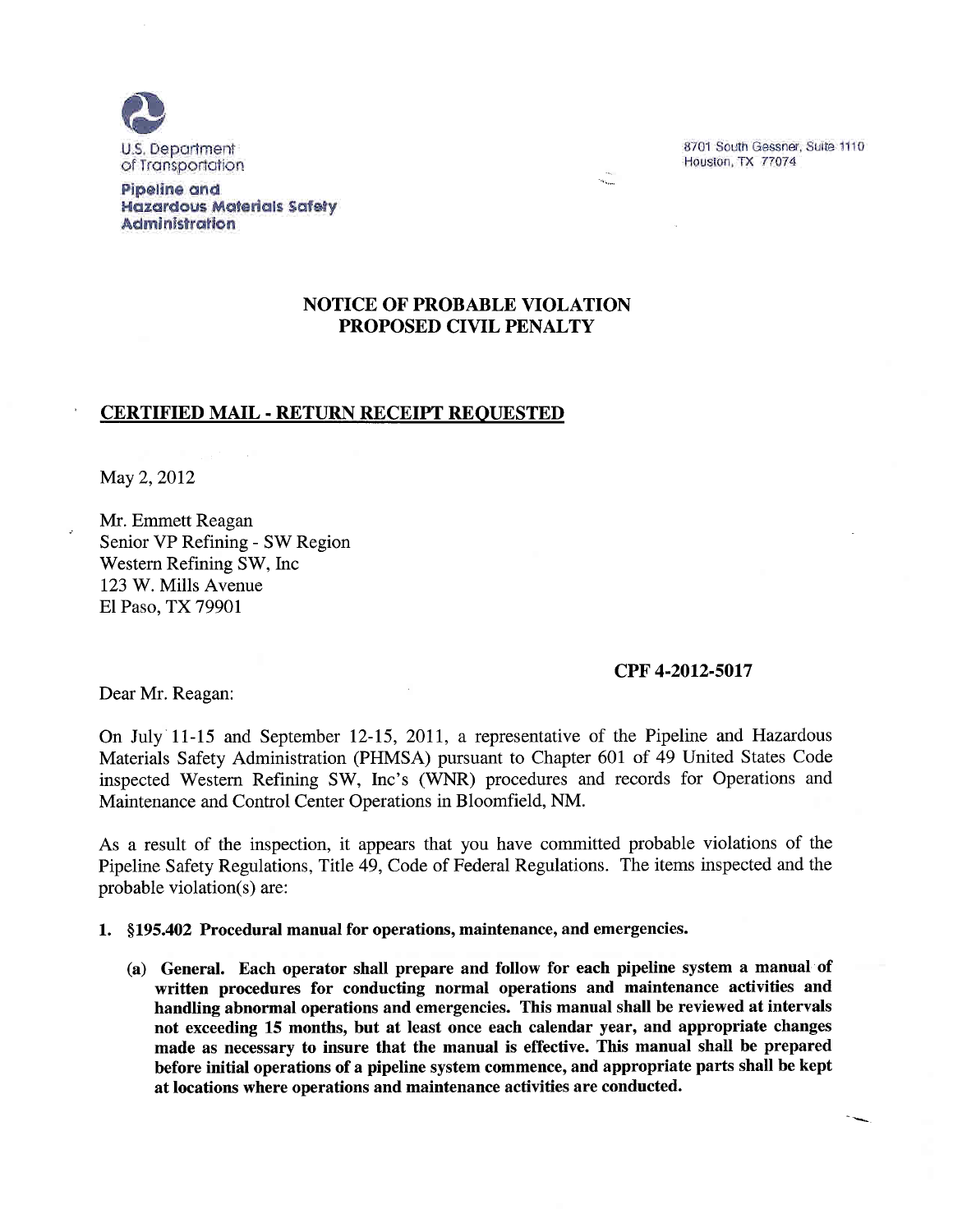§195.410 Line markers.

(c) Each operator shall provide line marking at locations where the line is above ground in areas that are accessible to the public.

WNR was not following their procedures to install markers at several aboveground facilities. WNR provided a copy of the WNR O&M Manual, 7.0 Subpart F - Operations and Maintenance Procedures section 7.9 Markers for Pipelines and Facilities, section 7.9.3 Aboveground Facilities, page 7 of 23, November 2010 and it states:

"Identify aboveground facilities (exposed pipelines, pipe spans, meter stations, valve sites, pump stations, well sites, breakout tank area etc.) with a sign that contains, at a minimum, the Company name and logo, and emergency telephone numbers. Must have Facility Name and/or Mile Post Number, Latitude, Longitude, Section Township and Range, 24-hour Emergency Contact Number. Place signs near the aboveground facilities where the public can readily see them. Such signs should be readily visible from the closest road if one is nearby. These signs will be white in color, 24" x 24" with standard size lettering in black with the emergency lettering in red."

During the field inspection, the inspector noted in his field book that several facilities were in need of signage: Block Valve 9A, Smith Lake Block Valve 3, and Standing Rock Thermoelectric Generator, signage was missing.

On October 6, 2011, WNR personnel provided digital photos showing that signage had been installed at the following locations: Block Valve 9A, and Smith Lake Block Valve 3. WNR provided a digital photo of Standing Rock Thermoelectric Generator on February 23, 2012. No issues remain.

- 2. §195.432 Inspection of in-service breakout tanks.
	- (b) Each operator must inspect the physical integrity of in-service atmospheric and lowpressure steel aboveground breakout tanks according to API Standard 653 (incorporated by reference, see § 195.3). However, if structural conditions prevent access to the tank bottom, the bottom integrity may be assessed according to a plan included in the operations and maintenance manual under  $\S 195.402(c)(3)$ .
	- (d) The intervals of inspection specified by documents referenced in paragraphs (b) and (c) of this section begin on May 3, 1999, or on the operator's last recorded date of the inspection, whichever is earlier.

WNR failed to inspect the physical integrity of the in-service Breakout Tank #960 within the timeframe required. The tank was constructed in 1996 and as of the date of this inspection has not had an out-of-service internal inspection as required by Section 6 of API 653. Per 195.432(d), 'The intervals of inspection specified by documents referenced in paragraphs (b) and (c) of this section begin on May 3, 1999...' and API 653 section 6.4.2.2 states 'When corrosion rates are not known and similar service experience is not available to estimate the bottom plate minimum thickness at the next inspection, the internal inspection interval shall not exceed 10 years.' For tanks constructed prior to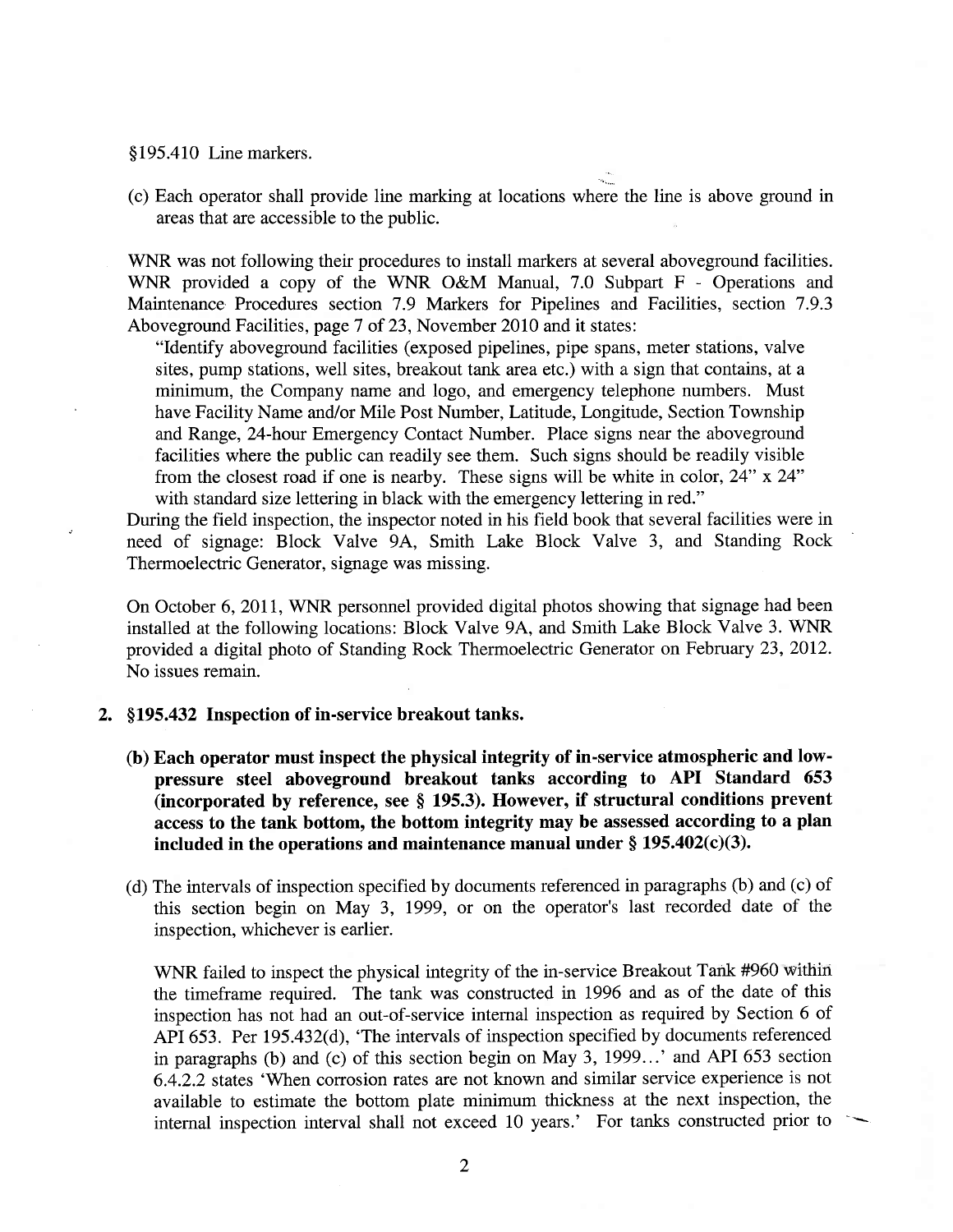May 3, 1999 where a previous internal inspection has not been performed, an internal inspection is required by May 3, 2009.

The operator provided copies of the Annual Above Ground Storage Tank Visual Inspection Reports for Tank ID #960 completed on 10/15/2009 and 11/5/2010. Both reports contain notes that state 'An internal inspection of Tank 960 has not been performed within the 10 year period required by Section 6 of API 653. Tanks in similar service have been inspected. Western Pipeline may elect to use the inspections from Tank 973 and 1510 internal inspections.' WNR provided a copy of the Breakout Tank Form 10 data sheet that verifies that Tank  $#960$  is on a 10 year internal inspection interval. Appendix C of the WNR O&M Manual confirms that the operator will perform an internal inspection as required by Section 6 of API 653 with the interval beginning on May 3, 1999.

WNR informed the PHMSA inspector that an out-of-service internal inspection was scheduled for October 2011 on Tank #960.

On February 23, 2012, WNR provided a copy of the Out of Service (Internal) - Above Ground Storage Tank Visual Inspection Report dated 10/28/2011 and a copy of the Tank 960 Floor Scan and Ultrasonic Thickness Results - API 653 Minimum Thickness for Tank Bottom Plate calculations dated 11/14/2011.

## 3. §195.589 What corrosion control information do I have to maintain?

(c) You must maintain a record of each analysis, check, demonstration, examination, inspection, investigation, review, survey, and test required by this subpart in sufficient detail to demonstrate the adequacy of corrosion control measures or that corrosion requiring control measures does not exist. You must retain these records for at least 5 years, except that records related to Secs. 195.569, 195.573(a) and (b), and  $195.579(b)(3)$  and (c) must be retained for as long as the pipeline remains in service.

§195.583 What must I do to monitor atmospheric corrosion control?

(a) You must inspect each pipeline or portion of pipeline that is exposed to the atmosphere for evidence of atmospheric corrosion, as follows:

| If the pipeline is located: | Then the frequency of inspection is:                                                |
|-----------------------------|-------------------------------------------------------------------------------------|
| Onshore                     | At least once every 3 calendar years, but with<br>intervals not exceeding 39 months |
| Offshore                    | At least once each calendar year, but with<br>intervals not exceeding 15 months     |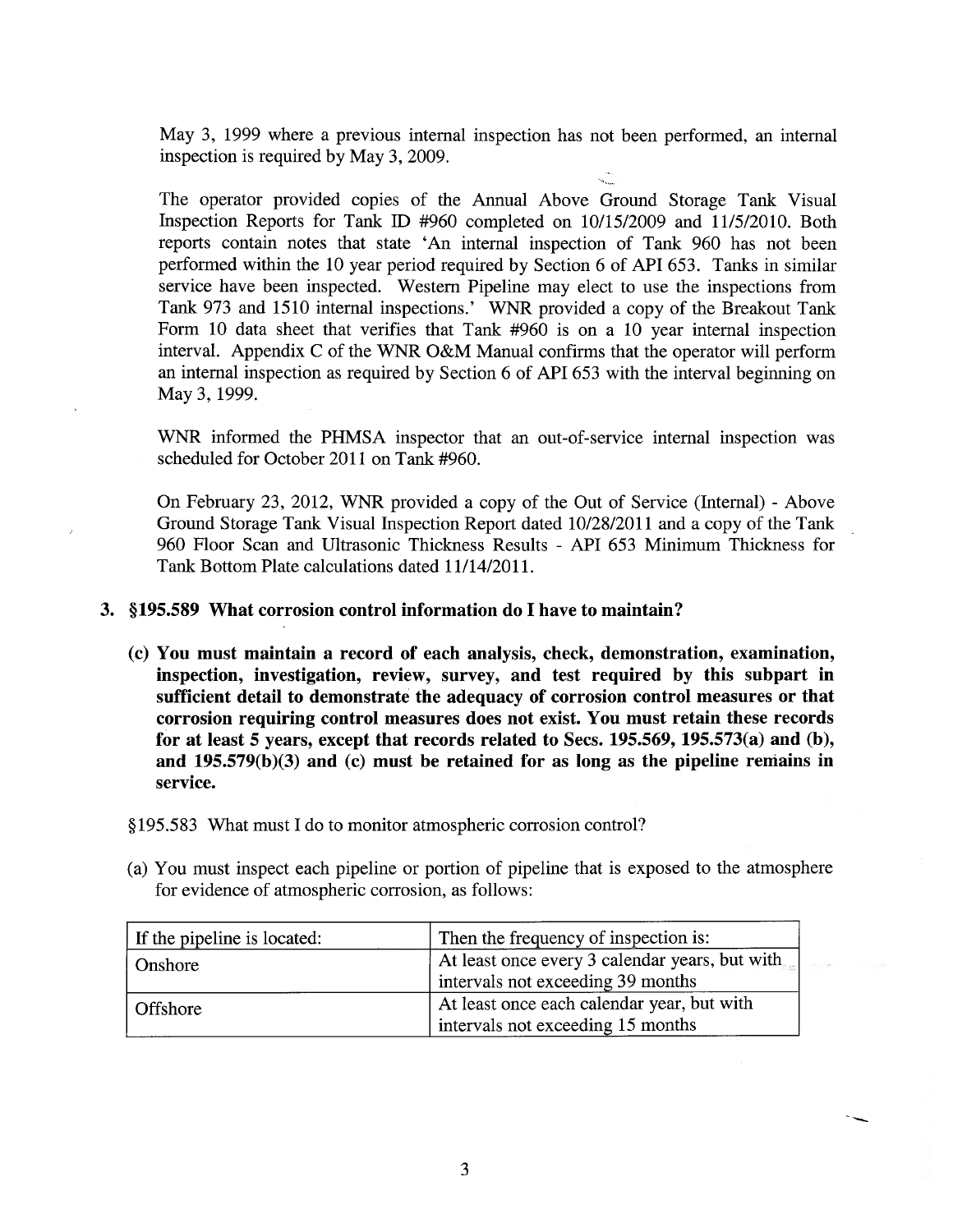- (b) During inspections you must give particular attention to pipe at soil-to-air interfaces, under thermal insulation, under disbonded coatings, at pipe supports, in splash zones, at deck penetrations, and in spans over water.
- (c) If you find atmospheric corrosion during an inspection, you must provide protection against the corrosion as required by Sec. 195.581.

WNR failed to maintain records required by the regulations. Specifically, when asked during the inspection WNR was unable to provide the atmospheric corrosion inspection records for the years 2007 and 2010 for the following sites: Smith Lake Valve (East Line), Valve 9A (West Line), Hospah Station (East Line) and Standing Rock Station (West Line). The WNR O&M Manual, Section 9 Subpart H - Corrosion Control Procedures, section 9.7.3 Atmospheric Corrosion Monitoring and Inspection Frequency states:

"The Maintenance Manager shall be responsible for the inspection program of all aboveground pressure piping and structural components for atmospheric corrosion at least once every 36 months but not to exceed 39 months using the OM-301 Atmospheric Corrosion Inspection Report, Refer to CFR 49 Part 195.583."

Section 9.7.5 Documentation of the WNR O&M Manual states:

"Retain records in the local office as long as the facility remains in service or for 5 years; whichever is greater."

WNR failed to retain atmospheric corrosion control records for the following locations: Smith Lake Valve (East Line), Valve 9A (West Line), Hospah Station (East Line) and Standing Rock Station (West Line) for the required 5 year period.

On July 29, 2011, WNR provided the atmospheric corrosion control inspection records for the above mentioned sites for the year 2010. No records were provided for the year 2007.

### Proposed Civil Penalty

Under 49 United States Code, § 60122, you are subject to a civil penalty not to exceed \$100,000 for each violation for each day the violation persists up to a maximum of \$1,000,000 for any related series of violations. The Compliance Officer has reviewed the circumstances and supporting documentation involved in the above probable violation(s) and has recommended that you be preliminarily assessed a civil penalty of \$37,600 as follows:

**The Co** 

| Item number | <b>PENALTY</b> |
|-------------|----------------|
|             | \$28,700       |
|             | \$8,900        |

### **Warning Items**

With respect to item 1, we have reviewed the circumstances and supporting documents involved in this case and have decided not to conduct additional enforcement action or penalty assessment